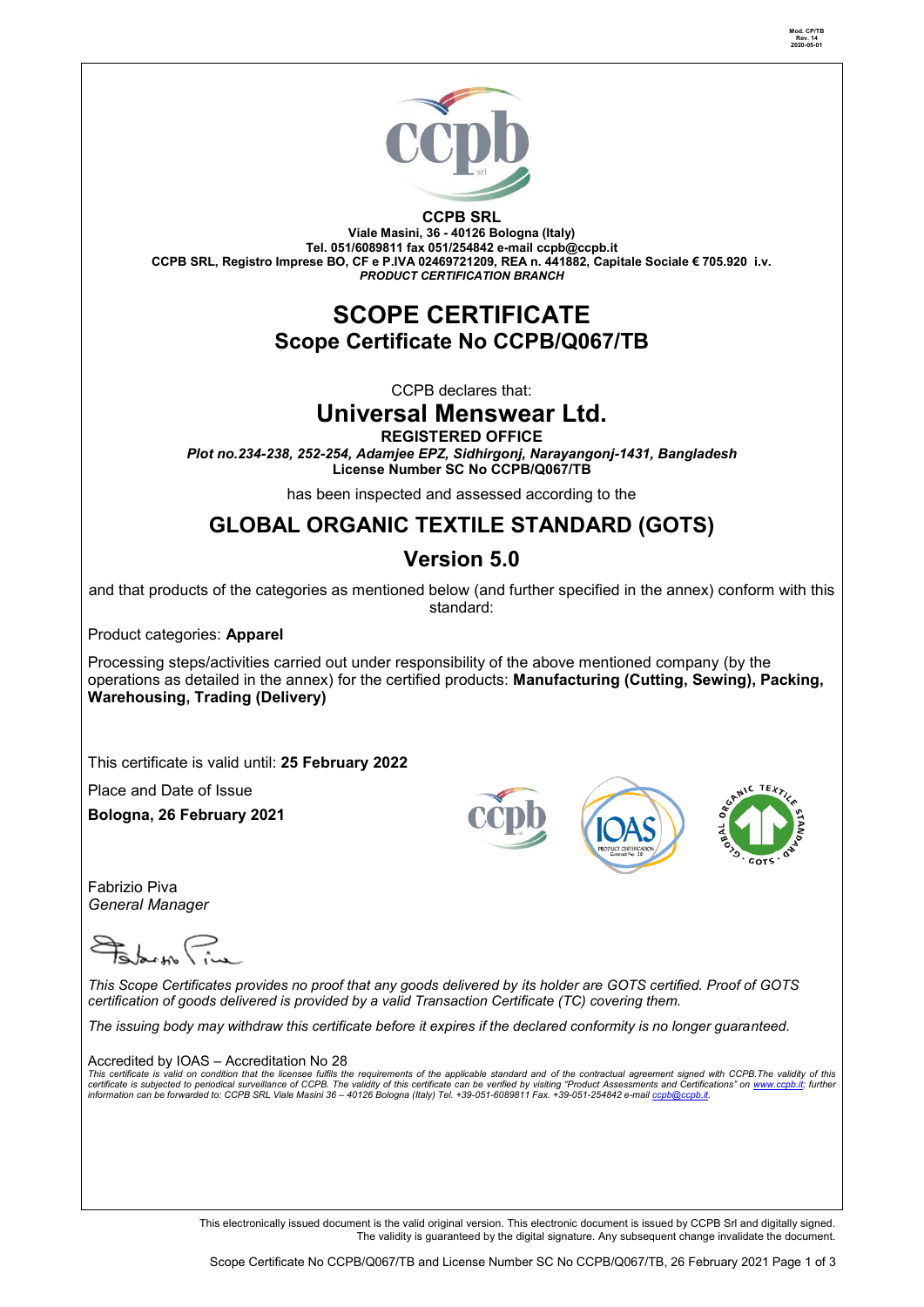

#### **CCPB SRL Viale Masini, 36 - 40126 Bologna (Italy) Tel. 051/6089811 fax 051/254842 e-mail [ccpb@ccpb.it](mailto:ccpb@ccpb.it) CCPB SRL, Registro Imprese BO, CF e P.IVA 02469721209, REA n. 441882, Capitale Sociale € 705.920 i.v.** *PRODUCT CERTIFICATION BRANCH*

Universal Menswear Ltd. Global Organic Textile Standard (GOTS) Version 5.0

### **Products Appendix to certificate no. CCPB/Q067/TB**

In specific the certificate covers the following products:

| Product<br>Category | <b>Product Details</b>          | Material and Material composition       | Label Grade |
|---------------------|---------------------------------|-----------------------------------------|-------------|
|                     |                                 | 100% Organic Cotton                     | Organic     |
| Apparel             | Other (Woven-tops<br>& bottoms) | 99% Organic Cotton + 1%<br>Elastane     | Organic     |
|                     |                                 | 99.5% Organic Cotton + 0.5%<br>Elastane | Organic     |

Place and Date of Issue **Bologna, 26 February 2021**





Fabrizio Piva *General Manager* 

Edwar Pin

This electronically issued document is the valid original version. This electronic document is issued by CCPB Srl and digitally signed. The validity is guaranteed by the digital signature. Any subsequent change invalidate the document.

**Mod. CP/TB Rev. 14 2020-05-01**